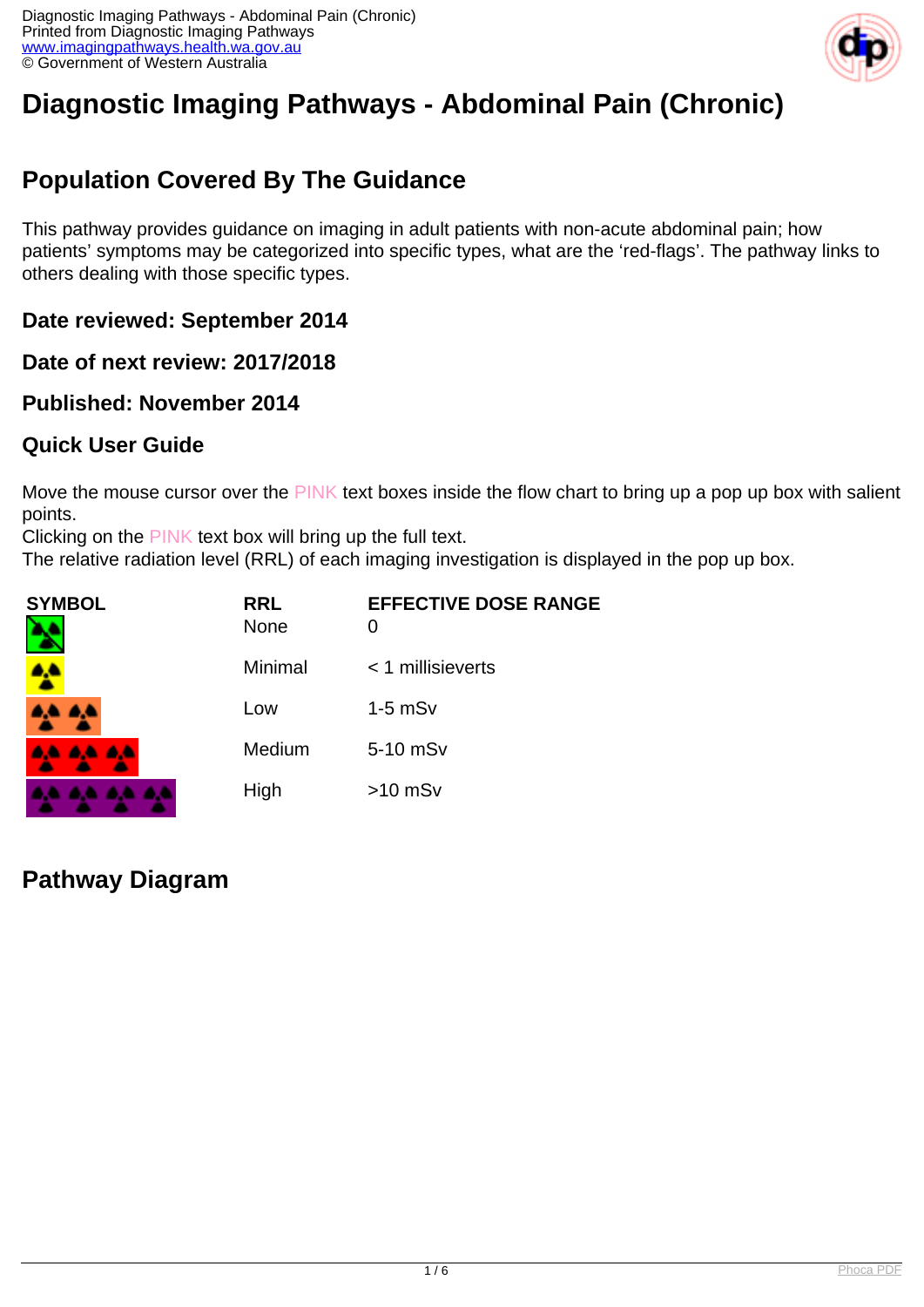#### Diagnostic Imaging Pathways - Abdominal Pain (Chronic) Printed from Diagnostic Imaging Pathways [www.imagingpathways.health.wa.gov.au](http://www.imagingpathways.health.wa.gov.au/) © Government of Western Australia



#### **Image Gallery**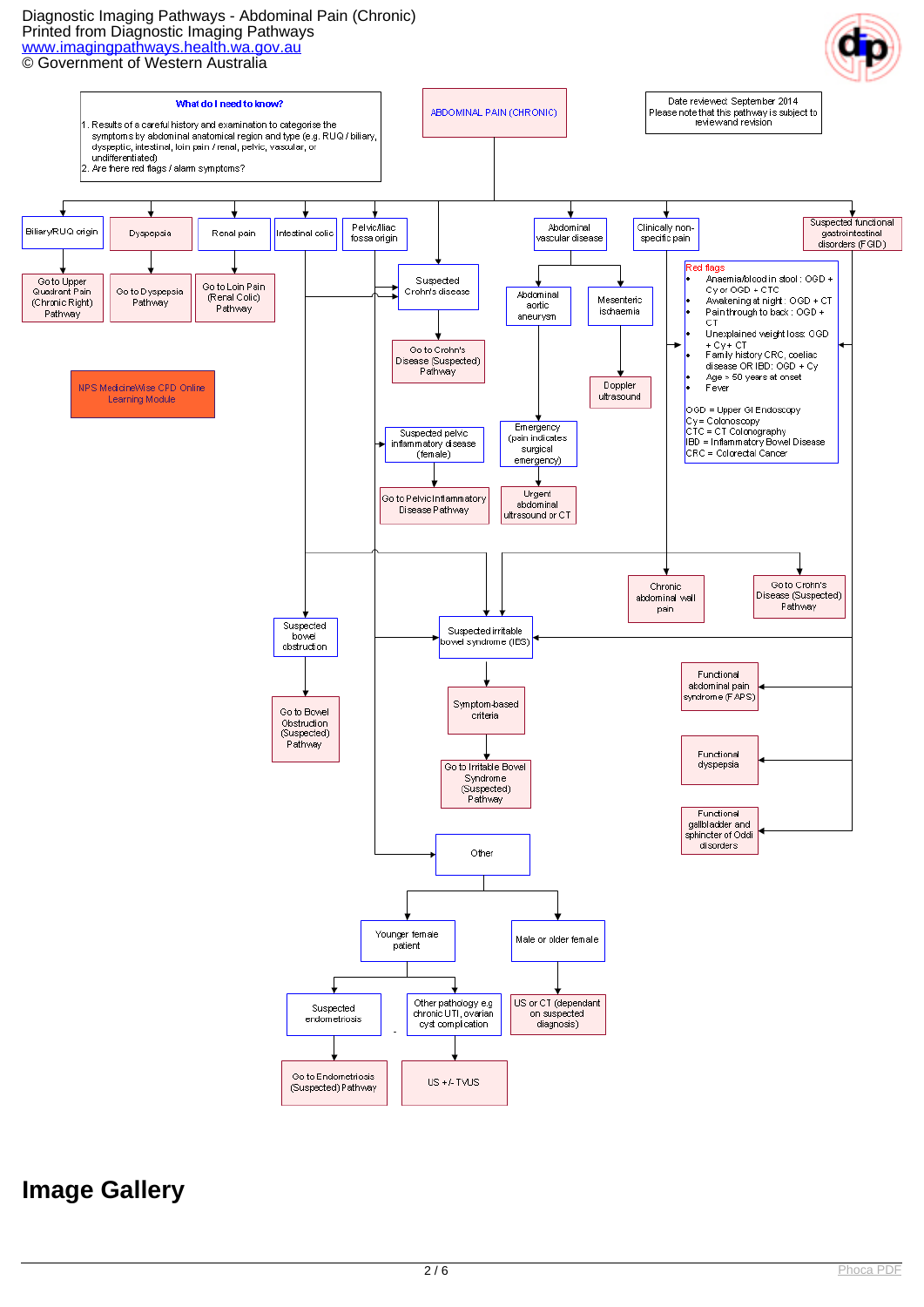Coming Soon



## **Teaching Points**

- The investigation of chronic abdominal pain can be challenging due to the vast nature of potential contributing causes
- The presence of red flag symptoms should warrant further investigation
- Consider Functional Gastrointestinal Disorders (FGIDs) where symptoms are not explained by structural, biochemical or tissue abnormality
- Chronic abdominal wall pain is an under recognised entity that is emerging as a cause of chronic abdominal pain and should be considered where pain is well localised to a specific area of the abdomen
- The use of imaging should be incorporated judiciously as often patients with chronic abdominal pain have had previous imaging studies

### **Dyspepsia**

- Dyspepsia is a symptom complex of epigastric pain or discomfort thought to originate in the upper gastrointestinal tract, and it may include any of the following symptoms: heartburn, acid regurgitation, excessive burping / belching, increased abdominal bloating, nausea, feeling of abnormal or slow digestion, or early satiety
- Causes include
	- Peptic ulcer disease
	- Gastro-oesophageal reflux disease
	- Biliary tract and pancreatic disease
	- Functional or non-ulcer dyspepsia
- The prevalence of *H.pylori* infection in a developed country is variable. Risk factors known to be associated with a higher risk of infection include age, male gender, lower socio-economic status and smoking [3](index.php?option=com_content&view=article&id=383&tab=References#3)

### **Functional Gastrointestinal Disorders (FGID)**

- The Rome criteria is a publication developed to classify functional gastrointestinal disorders (FGIDs) which are disorders of the digestive system where the symptoms are not explained by structural or tissue abnormality [2](index.php?option=com_content&view=article&id=383&tab=References#2)
- The Rome III Diagnostic Criteria for functional gastrointestinal disorders [Access the criteria](http://romecriteria.org/assets/pdf/19_RomeIII_apA_885-898.pdf)

#### **Chronic Abdominal Wall Pain**

- Chronic abdominal wall pain (CAWP) refers to pain that originates from the abdominal wall
- It is often misdiagnosed as having the abdominal cavity as a source
- Frequency varies but one study found that in patients referred with abdominal pain, chronic abdominal wall pain comprised 7.8 percent of a cohort of 1708 patients  $\frac{4}{3}$  $\frac{4}{3}$  $\frac{4}{3}$
- The most important and one of the most common forms of CAWP is anterior cutaneous nerve entrapment syndrome (ACNES)
- CAWP is characterised by localisation of pain to a highly specific area of the abdomen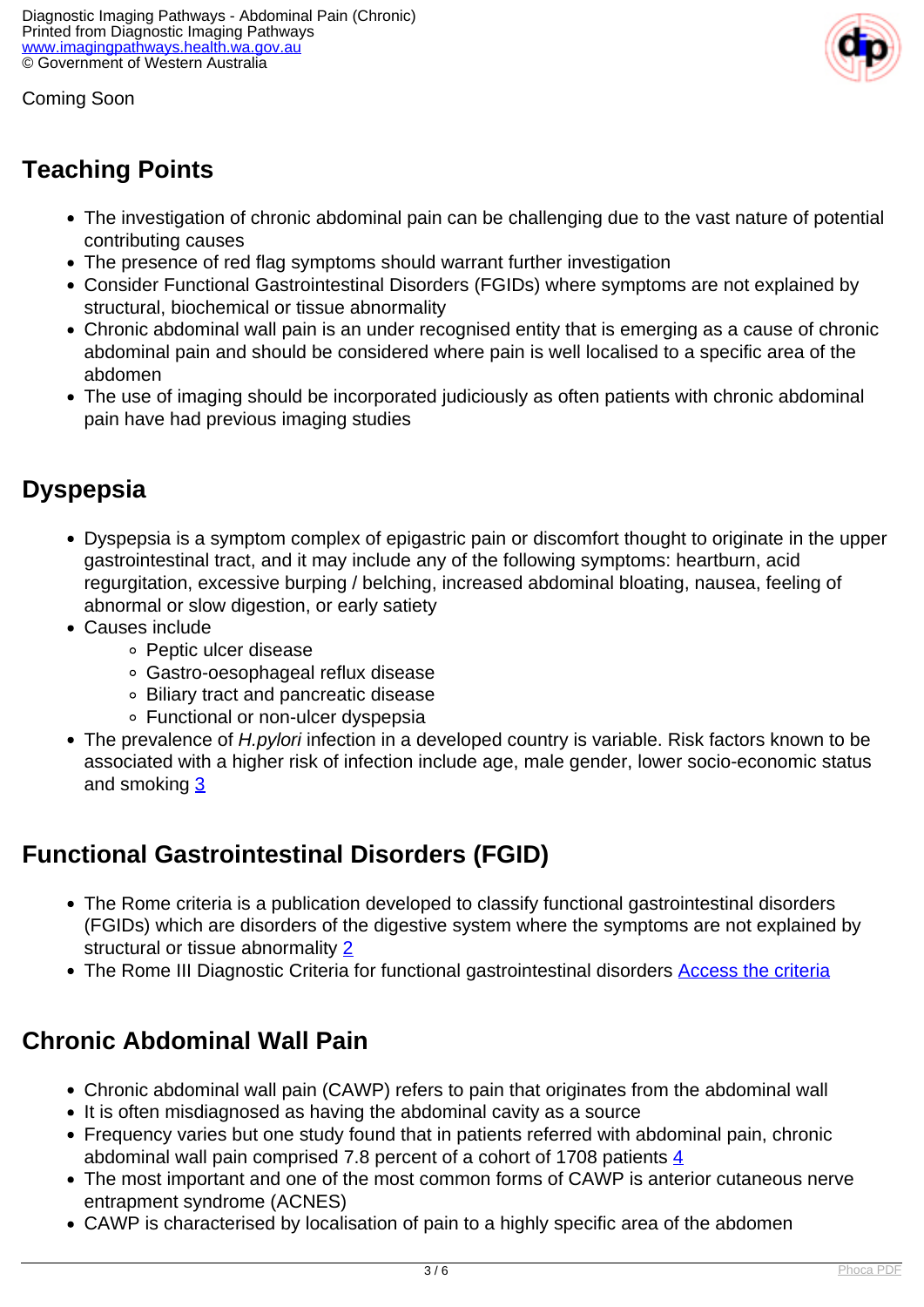

- Identifying this condition early can help avoid unnecessary biochemical and imaging tests as it responds well conservative management and injection of local anaesthetic agent. Correctly administered anaesthetic injections have been reported to provide pain relief in this condition ranging from 70–90 percent [5](index.php?option=com_content&view=article&id=383&tab=References#5)
- Further reading on this topic **[Access further reading](http://www.thepermanentejournal.org/files/Summer2002/acnes.pdf)**

### **Gynaecological Ultrasound**

- Ultrasonography is a non invasive tool that can produce images that can detect a wide array of gynaecological pathology that contribute to chronic abdominal / pelvic pain  $6$
- Whilst ultrasound is well established in the investigation of pelvic pathology its assessment in chronic pelvic pain has not been widely studied. One study investigating transvaginal ultrasound (TVUS) in patients with chronic pelvic pain found the positive predictive value of an abnormal scan as 94 percent and negative predictive value of a normal scan 60 percent [7](index.php?option=com_content&view=article&id=383&tab=References#7)
- The ability of TVUS in diagnosing ovarian endometrioma ranges from sensitivities of 45 to 90 percent and specificities of 9[6](index.php?option=com_content&view=article&id=383&tab=References#6) to 100 percent 6
- Where endometriosis is suspected as a cause of chronic pelvic / abdominal pain TVUS has limitations in the detection of peritoneal endometriosis [8](index.php?option=com_content&view=article&id=383&tab=References#8)
- Studies have detailed the efficacy of transrectal ultrasound in diagnosis of deep pelvic endometriosis with sensitivities ranging from 97 to 100 percent [9,](index.php?option=com_content&view=article&id=383&tab=References#9)[10](index.php?option=com_content&view=article&id=383&tab=References#10)
- Saline infusion sonohysterography (SIS) improves that diagnostic accuracy of TVUS
- Information for consumers Ultrasound, [Transvaginal Ultrasound](http://insideradiology.com.au/pages/view.php?T_id=72#.VEh7kFfwByU.)

## **Computed Tomography (CT)**

- CT maybe useful where there is a non specific clinical picture, it is able to detect intra-abdominal inflammatory processes that are contributing to chronic abdominal pain [11](index.php? option=com_content&view=article&id=383&tab=References#11)
- Information for consumers on CT [InsideRadiology](http://insideradiology.com.au/pages/view.php?T_id=61#.VEh73VfwByU.)

#### **References**

#### **Date of literature search: April 2014**

The search methodology is available on request. **[Email](index.php/contact-us)** 

References are graded from Level I to V according to the Oxford Centre for Evidence Based Medicine, Levels of Evidence. [Download the document](http://www.cebm.net/wp-content/uploads/2014/06/CEBM-Levels-of-Evidence-2.1.pdf)

- 1. Nijhawan S, Kumpawat S, Mallikarjun P, Bansal RP, Singla D, Ashdhir P, et al. **Barium meal follow through with pneumocolon: screening test for chronic bowel pain.** World J Gastroenterol. 2008;14(43):6694 -8. (Level III evidence)
- 2. Drossman DA. **The functional gastrointestinal disorders and the Rome III process.** Gastroenterology. 2006 A;130(5):1377-90. (Review article). [View the reference](http://www.ncbi.nlm.nih.gov/pubmed/16678553)
- 3. Murray LJ, McCrum EE, Evans AE, Bamford KB. **Epidemiology of helicobacter pylori infection among 4742 randomly selected subjects from Northern Ireland.** Int J Epidemiol. 1997;26(4):880-7. (Level II evidence). [View the reference](http://www.ncbi.nlm.nih.gov/pubmed/9279623)
- 4. Costanza CD, Longstreth GF, Liu AL. **Chronic abdominal wall pain: clinical features, health**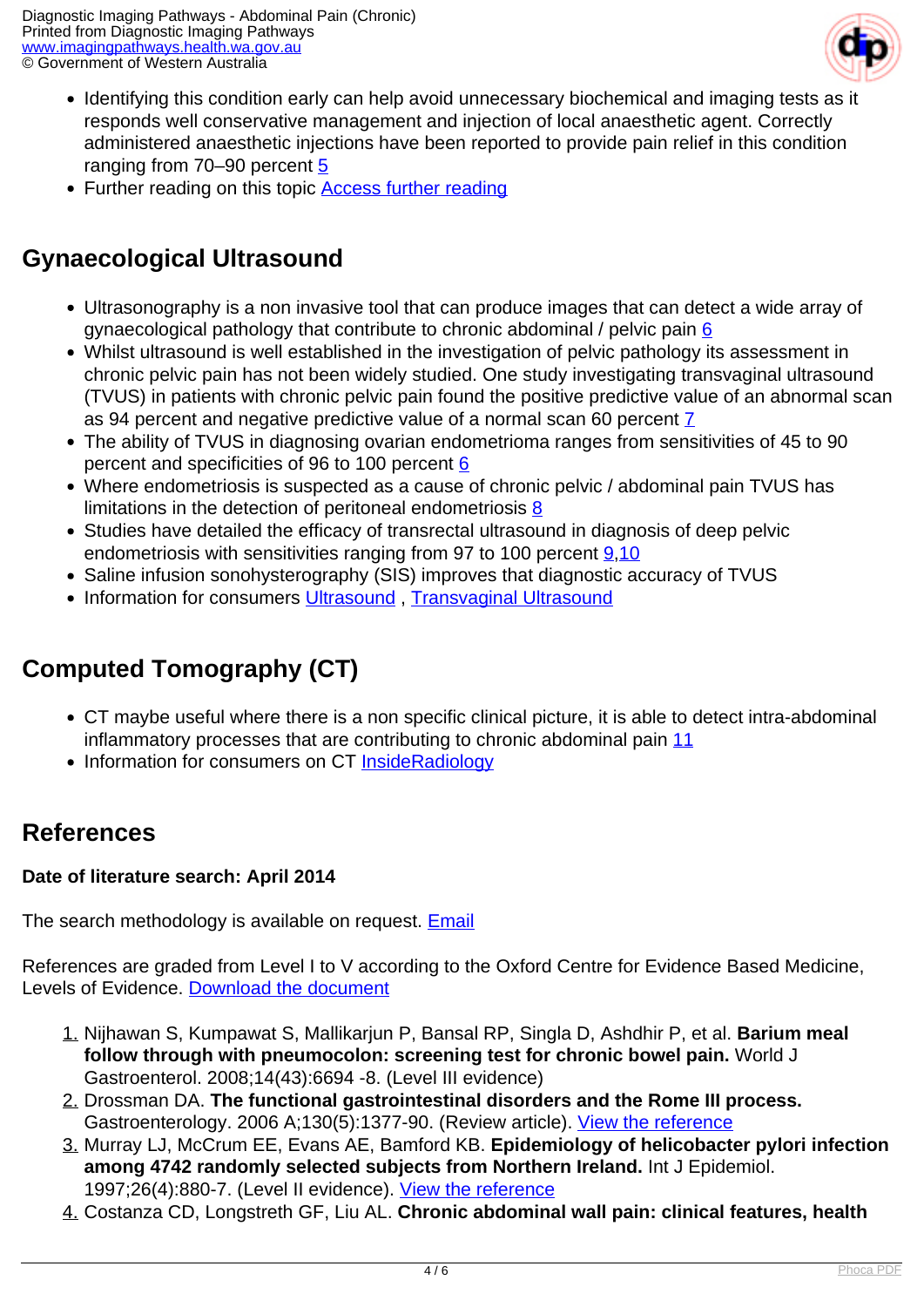

**care costs, and long-term outcome.** Clin Gastroenterol Hepatol. 2004;2(5):395-9. (Level III evidence). [View the reference](http://www.ncbi.nlm.nih.gov/pubmed/15118977)

- 5. Srinivasan R, Greenbaum DS. **Chronic abdominal wall pain: a frequently overlooked problem. Practical approach to diagnosis and management.** Am J Gastroenterol. 2002;97(4):824-30. (Review article). [View the reference](http://www.ncbi.nlm.nih.gov/pubmed/12003414)
- 6. Okaro E, Valentin L. **The role of ultrasound in the management of women with acute and chronic pelvic pain.** Best Pract Res Clin Obstet Gynaecol. 2004;18(1):105-23. (Review article). [View the reference](http://www.ncbi.nlm.nih.gov/pubmed/15123061)
- 7. Ozaksit G, Caglar T, Zorlu CG, Cobanoglu O, Cicek N, Batioglu S, et al. **Chronic pelvic pain in adolescent women. Diagnostic laparoscopy and ultrasonography.** J Reprod Med. 1995;40(7):500-2. (Level III evidence). [View the reference](http://www.ncbi.nlm.nih.gov/pubmed/7473437)
- 8. Ubaldi F, Wisanto A, Camus M, Tournaye H, Clasen K, Devroey P. **The role of transvaginal ultrasonography in the detection of pelvic pathologies in the infertility workup.** Hum Reprod. 1998;13(2):330-3. (Level II evidence). Am J Surg Pathol. 1990;14(2):167-75. (Level II evidence). [View the reference](http://www.ncbi.nlm.nih.gov/pubmed/9557832)
- 9. Fedele L, Bianchi S, Portuese A, Borruto F, Dorta M. **Transrectal ultrasonography in the assessment of rectovaginal endometriosis.** Obstet Gynecol. 1998;91(3):444-8. (Level II evidence). [View the reference](http://www.ncbi.nlm.nih.gov/pubmed/9491875)
- 10. Chapron C, Dumontier I, Dousset B, Fritel X, Tardif D, Roseau G, et al. **Results and role of rectal endoscopic ultrasonography for patients with deep pelvic endometriosis.** Hum Reprod. 1998;13(8):2266-70. (Level III evidence). [View the reference](http://www.ncbi.nlm.nih.gov/pubmed/9756308)
- 11. Smith EA, Dillman JR, Elsayes KM, Menias CO, Bude RO. **Cross-sectional imaging of acute and chronic gallbladder inflammatory disease.** AJR Am J Roentgenol. 2009;192(1):188-96. (Review article). [View the reference](http://www.ncbi.nlm.nih.gov/pubmed/19098200)

| Information from this website                                                                      | <b>Information from the Royal</b><br><b>Australian and New Zealand</b><br><b>College of Radiologists' website</b>                                                                                                                                                                                                                                  |
|----------------------------------------------------------------------------------------------------|----------------------------------------------------------------------------------------------------------------------------------------------------------------------------------------------------------------------------------------------------------------------------------------------------------------------------------------------------|
| <b>Radiation Risks of X-rays and Scans</b><br><b>Computed Tomography (CT)</b><br><b>Ultrasound</b> | <b>Computed Tomography (CT)</b><br><b>Contrast Medium (Gadolinium versus</b><br>lodine)<br><b>Gadolinium Contrast Medium</b><br><b>Iodine-Containing Contrast Medium</b><br><b>Radiation Risk of Medical Imaging During</b><br><b>Pregnancy</b><br><b>Radiation Risk of Medical Imaging for</b><br><b>Adults and Children</b><br><b>Ultrasound</b> |

#### **Information for Consumers**